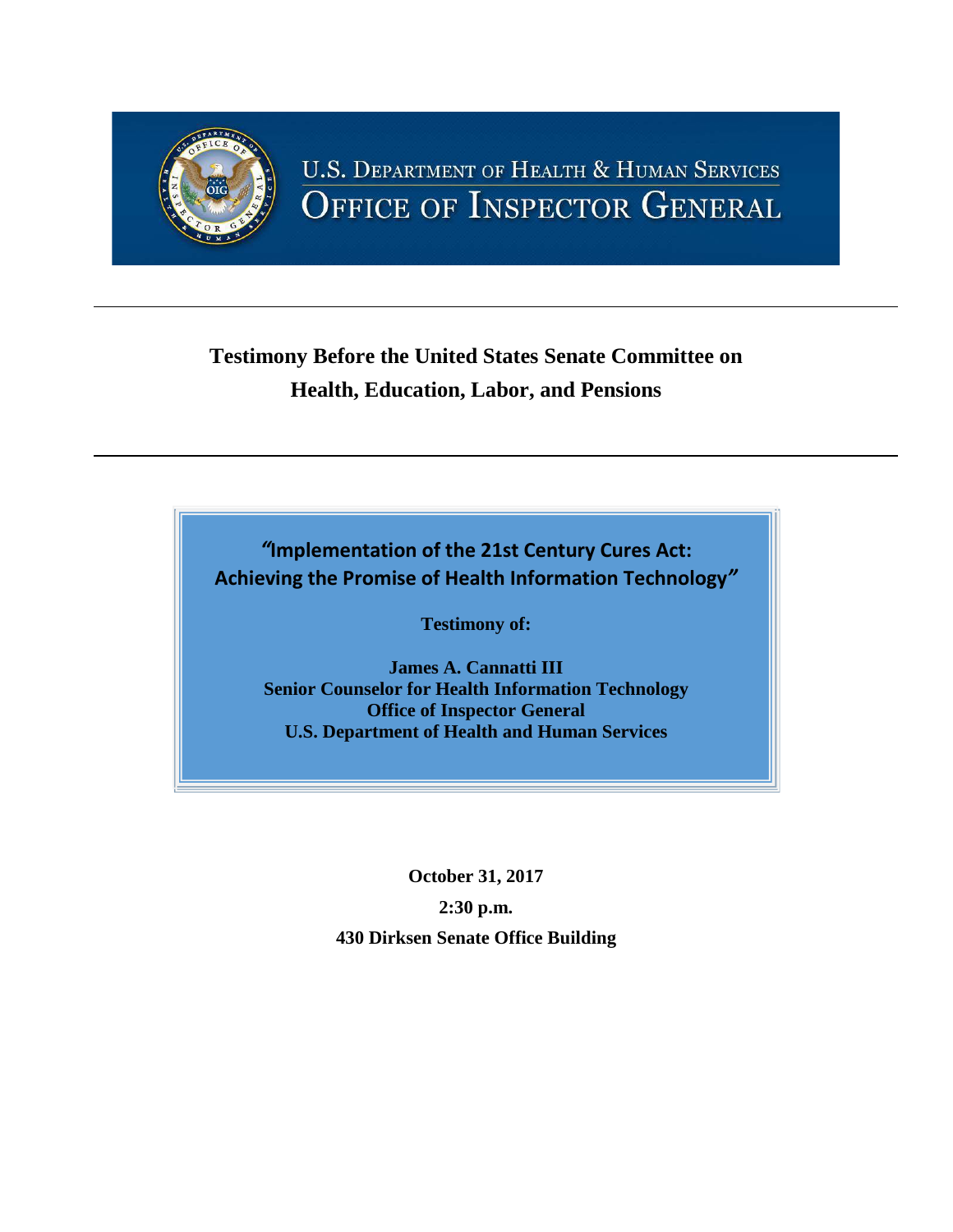Good afternoon, Chairman Alexander, Ranking Member Murray, and other distinguished Members of the Committee. I am James Cannatti, Senior Counselor for Health Information Technology for the Office of Inspector General (OIG), U.S. Department of Health and Human Services (HHS or Department). Thank you for the opportunity to appear before you to discuss OIG's role in the implementation of the health information technology (health IT) provisions of the 21st Century Cures Act (the Cures Act). My testimony today will focus on our new information blocking investigative and enforcement authorities provided under Section 4004 of the Cures Act.

### **Information Blocking Harms Patient Care and Our Health Care System**

In general terms, information blocking is a practice that inappropriately impedes the flow or use of information.<sup>[1](#page-1-0)</sup> The availability of information when and where it is needed is a critical element of a high-functioning health care system.

OIG has long acknowledged the importance of the appropriate flow of information, subject, of course, to privacy and security protections. In fact, OIG has highlighted the issue for the past several years in our annual list of Top Management and Performance Challenges facing the Department.<sup>[2](#page-1-1)</sup> Addressing the negative impacts of information blocking is consistent with OIG's mission to protect the integrity of HHS programs, as well as the health and welfare of program beneficiaries.

Information blocking can pose a threat to patient safety and undermine efforts by providers, payors, and others to make our health care system more efficient and effective. For example, when pertinent information is not available in a patient's record, a physician may inadvertently prescribe a contraindicated drug causing the patient to become ill. Further, when results are not shared between providers, patients may be subjected to duplicate tests. Beyond unnecessarily exposing patients to risks associated with the tests,<sup>[3](#page-1-2)</sup> payors and patients incur unnecessary costs for the duplicative services. Information blocking also threatens the significant investment taxpayers have made in encouraging the adoption and use of technologies like electronic health records (EHRs).

<span id="page-1-1"></span><sup>2</sup> For 2016, OIG identified 10 top management and performance challenges, including one entitled "Health Information Technology and the Meaningful and Secure Exchange and Use of Electronic Information." OIG's 2016 Top Management and Performance Challenges Facing HHS is available at [https://oig.hhs.gov/reports-and](https://oig.hhs.gov/reports-and-publications/top-challenges/2016/)[publications/top-challenges/2016/.](https://oig.hhs.gov/reports-and-publications/top-challenges/2016/)

 $\overline{\phantom{a}}$ 

<span id="page-1-0"></span><sup>&</sup>lt;sup>1</sup> Section 4004 of the Cures Act added a specific definition of information blocking for purposes of the statute. That definition is codified at Section 3022(a) of the Public Health Services Act, 42 U.S.C. § 300jj-52(a).

<span id="page-1-2"></span><sup>&</sup>lt;sup>3</sup> Some tests pose greater risks than others; for example, some tests may be more invasive or expose the patient to higher levels of radiation than other tests.

<sup>2</sup> Senate Committee on Health, Education, Labor, and Pensions October 31, 2017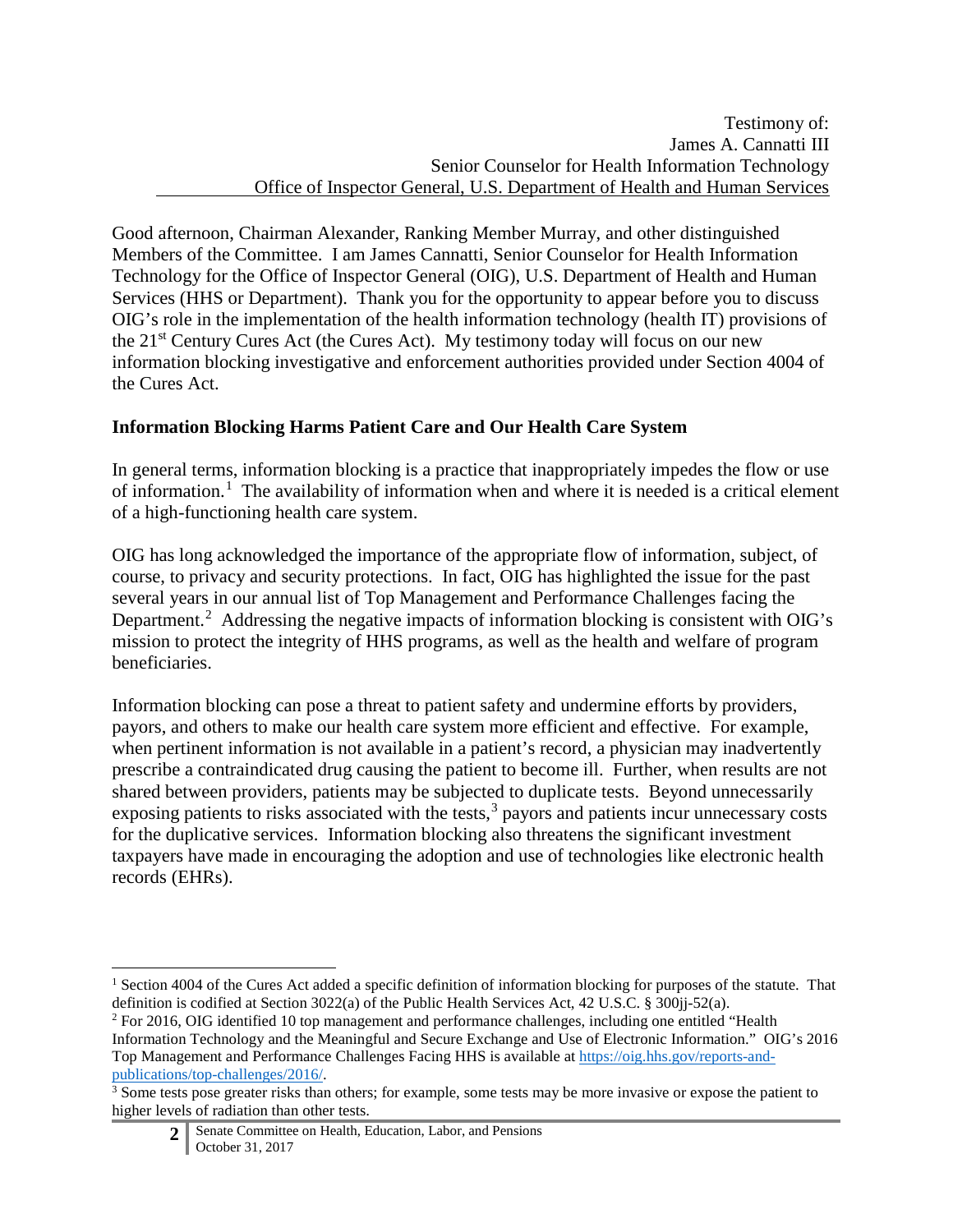#### **OIG's Approach to Information Blocking Before the Cures Act**

Historically, OIG had no authority to investigate or take enforcement action based solely on acts of information blocking. Rather, the concept arose for us in the context of the application of the Federal anti-kickback statute (the Anti-Kickback Statute)<sup>[4](#page-2-0)</sup> to arrangements in which one party, such as a hospital, provides an EHR system to another party, such as a physician group practice. These "donation" arrangements were designed to facilitate and promote broad adoption of EHRs. Questions arose about the need for safe harbor protection for some of these donation arrangements. In 2006, OIG issued a final rule establishing a safe harbor that protected certain EHR donation arrangements and required, among other conditions, that donated EHR software be interoperable (the EHR safe harbor).<sup>[5](#page-2-1)</sup> Our goal was to "promot[e] the adoption of interoperable [EHR] technology that benefits patient care while reducing the likelihood that the safe harbor [would] be misused by donors to secure referrals" from those receiving the technology.<sup>[6](#page-2-2)</sup> As with all safe harbors, we attempted to strike a balance—endeavoring to include safeguards that minimize potential fraud and abuse risks, without impacting the positive benefits of the underlying arrangements. In the case of the EHR safe harbor, one of the key safeguards prohibited donors and certain other parties from taking actions to limit or restrict the use, compatibility, or interoperability of donated EHR systems.

Although we did not use the term "information blocking" at the time, the EHR safe harbor conditions included concepts that align closely with the Cures Act prohibition on information blocking. We were concerned that information blocking would serve as a method of locking in or steering referrals, conduct prohibited by the Anti-Kickback Statute. Over time, our concerns about this risk grew. Moreover, Congress, HHS, and other stakeholders began raising additional concerns about information blocking. Accordingly, we issued a policy reminder in 2015 to again warn the industry about the impact of information blocking on potential safe harbor protection, and we went so far as to restate our position that EHR donation arrangements involving information blocking would be suspect under the Anti-Kickback Statute.[7](#page-2-3)

### **The Cures Act Empowers OIG to Directly Address Information Blocking**

With the passage of the Cures Act in December 2016, Congress gave OIG new authorities that will allow us to address the issue of information blocking more directly—beyond those limited circumstances in which the conduct is a part of a larger kickback scheme. The Cures Act added section  $3022(b)(1)$  of the Public Health Services Act,<sup>[8](#page-2-4)</sup> which granted OIG specific authority to investigate claims that certain parties (health information technology developers, health care providers, and others) engaged in information blocking as defined in section 3022(a). Further, subsection (b)(2) established penalties for those engaged in information blocking. For developers and certain other parties, the penalties take the form of civil monetary penalties not to

<span id="page-2-0"></span>l <sup>4</sup> 42 U.S.C. § 1320a-7b(b).

<span id="page-2-1"></span><sup>5</sup> 71 Fed. Reg. 45110 (Aug. 8, 2006); 42 C.F.R. § 1001.952(y). We most recently modified the EHR safe harbor at the end of 2013. 78 Fed. Reg. 79208 (Dec. 27, 2013). 6 78 Fed. Reg. 79208 (Dec. 27, 2013).

<span id="page-2-2"></span>

<span id="page-2-4"></span><span id="page-2-3"></span><sup>7</sup> OIG Alert, OIG Policy Reminder: Information Blocking and the Federal Anti-Kickback Statute (Oct. 6, 2015), available at [https://oig.hhs.gov/compliance/alerts/guidance/policy-reminder-100615.pdf.](https://oig.hhs.gov/compliance/alerts/guidance/policy-reminder-100615.pdf) <sup>8</sup> 42 U.S.C. § 300jj-52.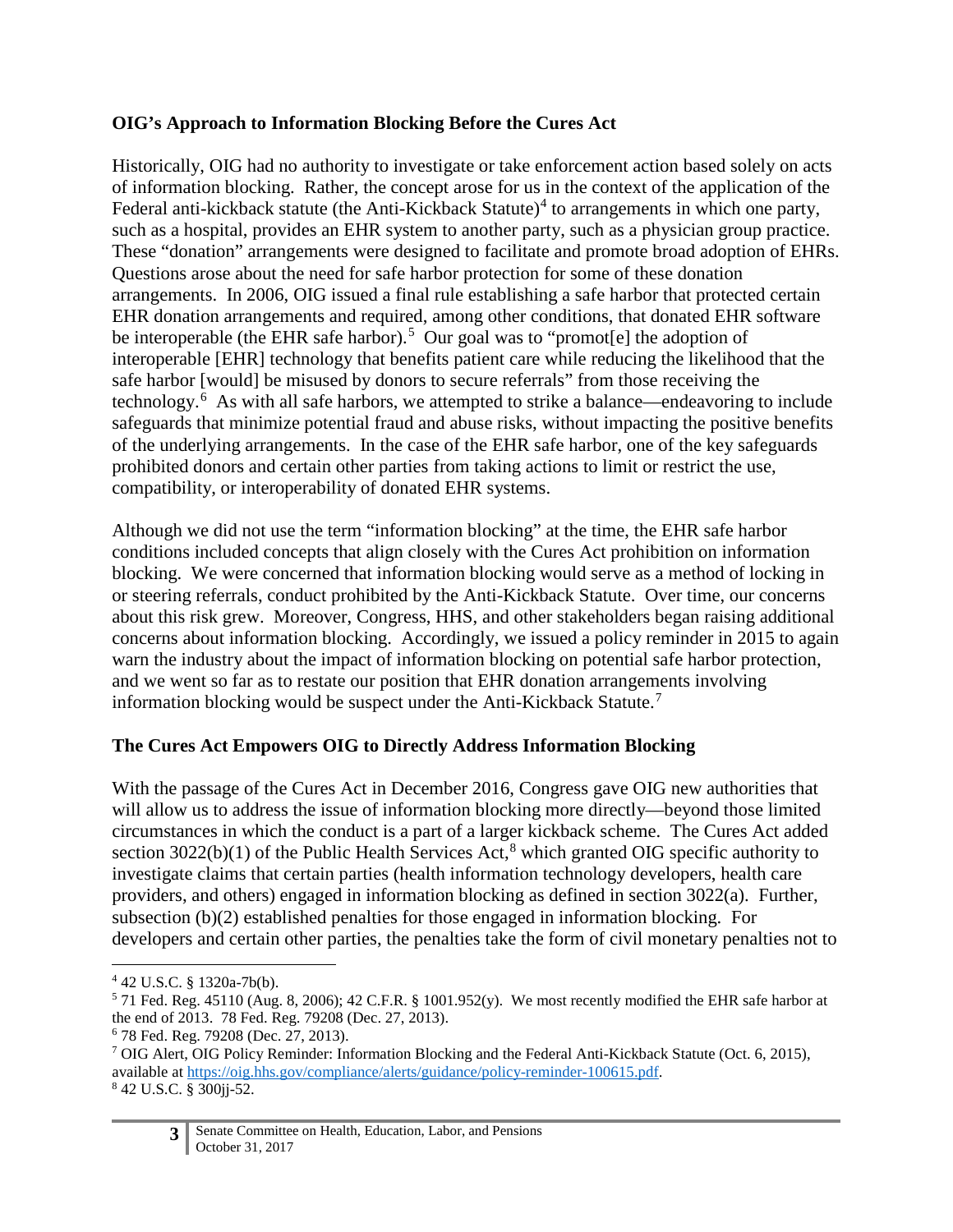exceed \$1 million per violation.<sup>[9](#page-3-0)</sup> For health care providers, the Cures Act directs OIG to refer such parties to "the appropriate agency to be subject to appropriate disincentives.  $\dots$ "<sup>[10](#page-3-1)</sup>

OIG's information blocking authorities under the statute are directly tied to the definition of information blocking in Section 3022(a). That definition contemplates rulemaking to identify "reasonable and necessary" activities that would not constitute information blocking for purposes of the Cures Act. Within the Department, our colleagues at the Office of the National Coordinator for Health Information Technology (ONC) have been tasked with that rulemaking, which will address the definition of information blocking within the meaning of Section 3022 and will provide the legal basis that OIG will use to assess conduct during our investigations and enforcement actions.

## **OIG Is Preparing for Effective, Efficient, and Fair Enforcement**

OIG has been readying for effective, efficient, and fair enforcement. Our goal is to protect patients and the health care system by stopping information blocking. We aim to leverage our new authorities to change behaviors in the industry. We believe this can best be accomplished through a combination of clear rules of the road for those who want to comply with the law and targeted enforcement against those who choose to break it.

The Cures Act information blocking prohibition covers a broad spectrum of conduct and arrangements. It covers everyone from large electronic health IT developers to individual physicians. And the information blocking landscape is complex. It combines highly technical issues and a breadth of business arrangements and scenarios. Stakeholder engagement is critical to developing a deep understanding of this complex landscape. That is why we began engaging with industry and other private stakeholders that expressed an interest in sharing their unique perspectives on information blocking. To date, we have held more than a dozen stakeholder meetings with representatives from a wide cross-section of the health care and technology communities. We have included our colleagues from ONC in these meetings to further coordination on this topic within HHS. The insights gained from stakeholders will help us as we implement an effective, efficient, and fair enforcement approach to the issue of information blocking.

We have also engaged with our Federal partners, including ONC, the Centers for Medicare & Medicaid Services, the HHS Office for Civil Rights, and the Federal Trade Commission. For example, we have provided technical assistance to ONC on enforcement-related issues in order to inform its policy formulation efforts. Additionally, we are working to formalize processes for sharing complaints, referrals, and other information relevant to information blocking enforcement efforts within HHS that build on existing efforts, where possible. These efforts are intended to ensure that we are prepared to leverage the new tools to curb information blocking.

<span id="page-3-1"></span><span id="page-3-0"></span> $\overline{\phantom{a}}$  $9$  Section 3022(b)(2)(A) of the Public Health Services Act, 42 U.S.C. § 300 $(i-52(b)(2)(A)$ . <sup>10</sup> Section 3022(b)(2)(B) of the Public Health Services Act, 42 U.S.C. § 300 $j$  $j$ -52(b)(2)(B).